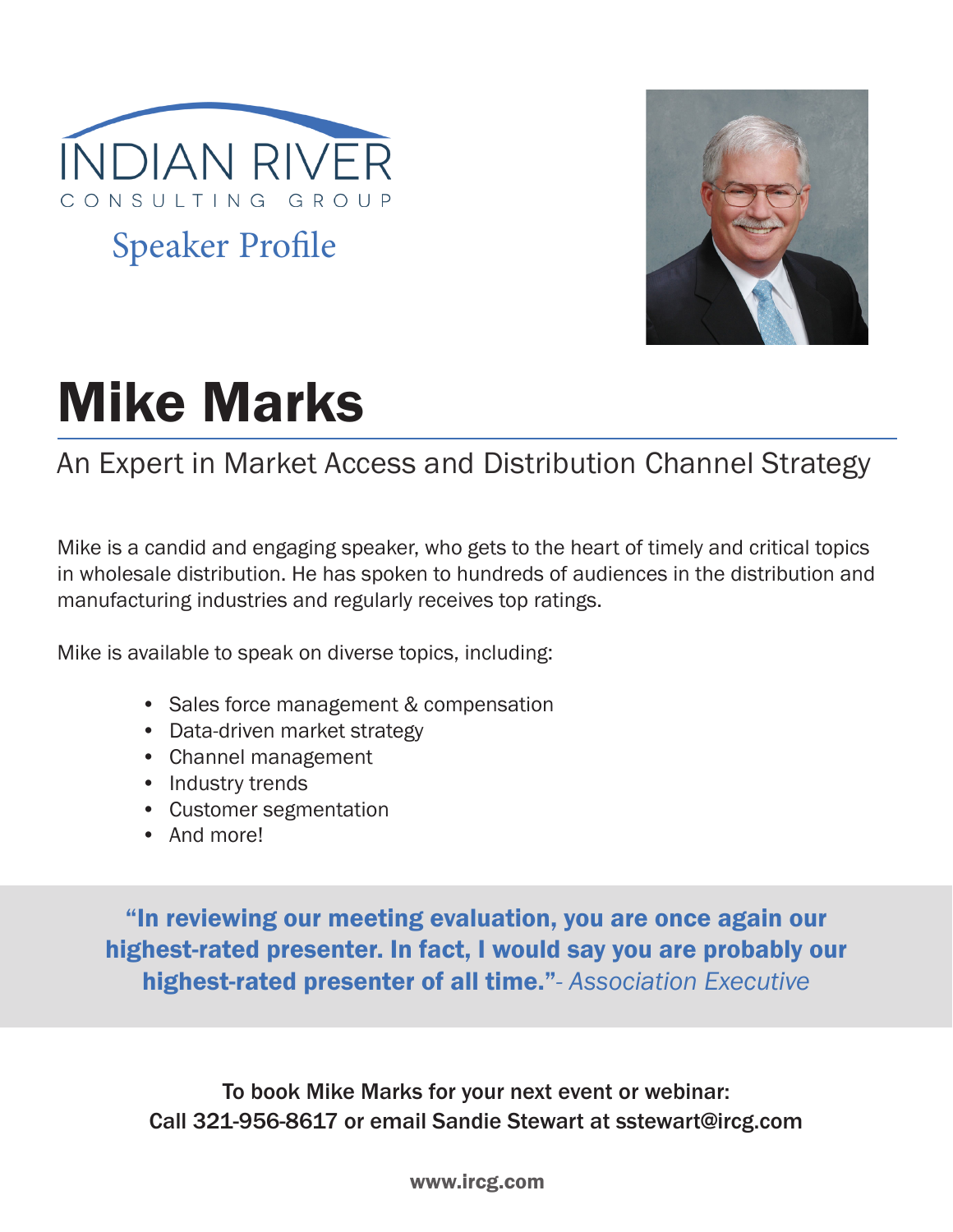# **About Mike Marks**

#### Watch now: tinyurl.com/MikeMarks

**Mike Marks is the Managing Partner of Indian River Consulting Group**, an experience-based firm that focuses exclusively on market access and distribution channels. Before co-founding IRCG in April 1987, he worked in distribution management for more than 20 years. Mike always makes an impact with an audience. Two characteristics make groups want him back: He is from the industry. With his experience-based approach, the audience feels like he is one of them. Second: He uses humor to cut to the chase about painful changes in the market, with audience-specific examples. He connects the dots and provides perspective in a way that challenges the audience's thinking. He is irreverent without trying and optimistic without being naïve.



He has worked for hundreds of distributor, retail, manufacturer and private equity clients in dozens of lines of trade. Mike is a trusted advisor to senior executives, a permanent University of Innovative Distribution faculty member and a distribution company board director.



He is the Senior Research Fellow for the NAW Institute for Distribution Excellence. He is a grandfather and a competitive road racer at the national level.

Mike's speaking engagements have included webinars, workshops, technical sessions for management-level audiences, strategic sessions for executive-level audiences and keynote speeches. Mike will tailor the topics in duration and content to the needs of the client and agenda. Each will include examples that are industry-specific and relevant to the audience to maximize takeaway value.

### "A crowd-pleaser and a real joy to watch."*- Association Executive*

# Books by Mike Marks









*Published by the National Association of Wholesaler-Distributors*

## Sample of Prior Speaking Clients

Activant Solutions AMAROK Associated Equipment Distributors Affiliated Distributors American Supply Association Association for High Technology Distribution Door & Hardware Institute Electro Federation Health Industry Distributors Association Foundation Irrigation Association Material Handling Equipment Distributors Association Modern Distribution Management National Electronic Distributors Association National Association of Electrical Distributors National Association of Wholesaler-Distributors NPTA Alliance National Wood Flooring Association Pro-Link Specialty Tools & Fasteners Distributors Association University of Innovative Distribution (UID)

To book Mike Marks for your next event: Call 321-956-8617 or email Sandie Stewart at sstewart@ircg.com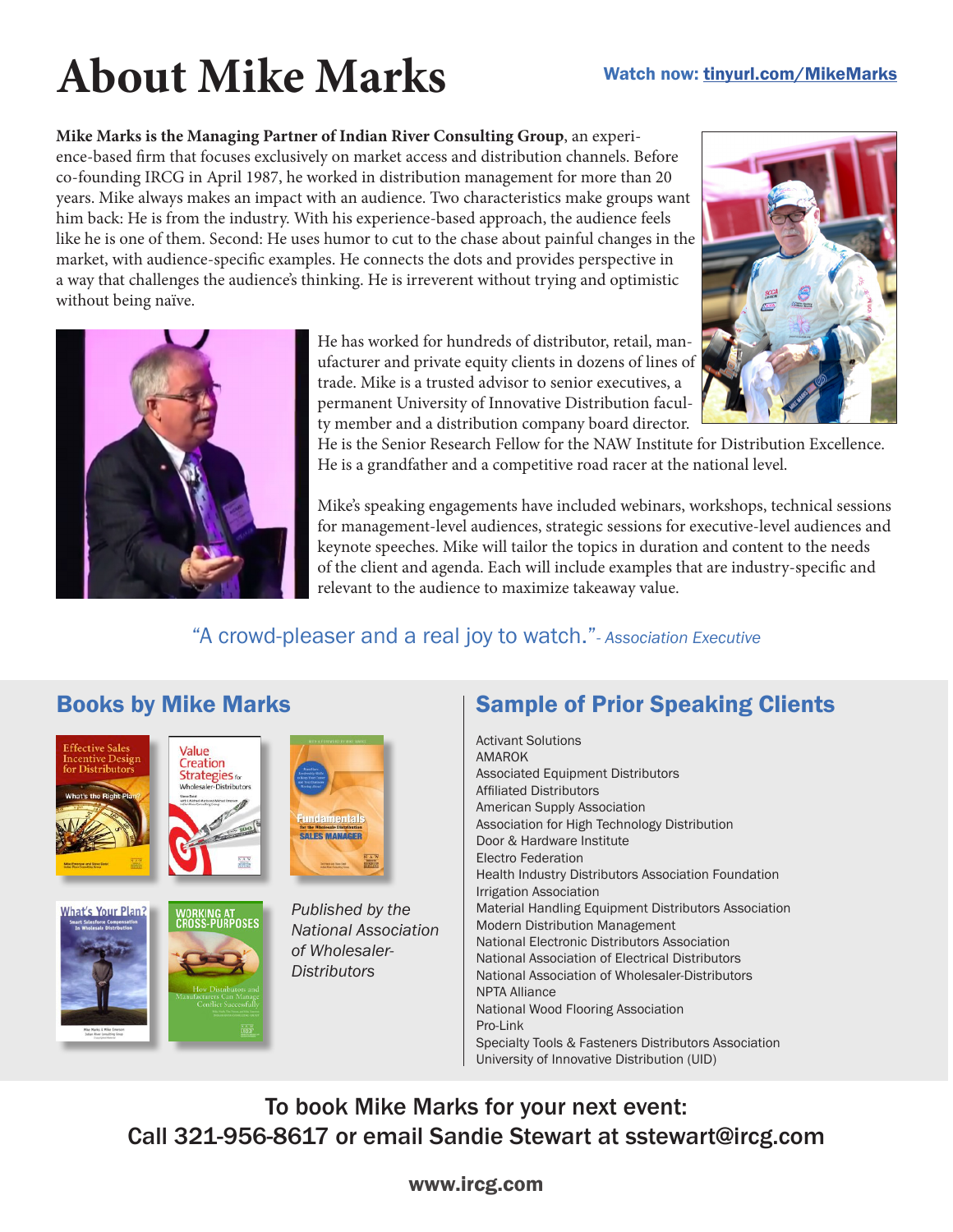*"*Once again, you pulled off another informative and eye-opening session ... The interactive sessions were definitely a plus." - *Association Executive*

# **Popular Speaking Topics**

### Managing in Turbulent Times: Will There Be Branches?

The distribution industry is in a race to the bottom on price with new nontraditional competitors like broadline box movers and Amazon. The consolidation trend is forcing distributors to realign their suppliers, and manufacturers to realign their distributors. The distinctions between distributors and manufacturers are evaporating as both migrate into roles of brand managers. Throw in some technology and an aging workforce in transition, and things get interesting.

The model that Peter Drucker put forward in 1980, under this same title, still holds true today. We are in touch with our current challenges and forget that there were similar times of stress and disruption throughout history. What Drucker examined were the firms that grew and prospered through these times and what they had in common. This is not a presentation about the future or what is going to happen. Rather, it is a discussion about what actions were taken by the leaders that prospered in the past.

It is often easy to see patterns missed with hindsight and there will be actions discussed that fall into three categories.

- 1. Ensure your capacity for survival with enough strength to weather a blow
- 2. Ensure your ability to recognize needed change and adapt quickly
- 3. Ensure the boldness necessary to exploit emerging opportunities

Westinghouse was broken up in the late 1980s due to the tremendous blow it took on leveraged debt and credit services; Kodak filed bankruptcy because it failed at the second criteria even though it invented the digital camera; and Ciba, the world share leader in hard contacts, lost its position to J&J because it thought soft contacts were just a low-margin fad.

With an update for today's challenges, this session examines decision-making, scenario development, risk assessment and tools that separate the direction of the tide from the size of the waves. Nothing in today's environment is easy, but a set of properly applied tools can help reduce the chaos.

### The Sales Force of the Future: What Does Your Customer Really Want and Need?

The promise of technology is seductive. Executives see demonstrations of powerful capabilities and are told that all this can be yours with an investment. Tablets, smartphones, mobile apps, location apps, social marketing, and, of course, Customer Relationship Management systems (CRM) all offer new capabilities.

An aging sales force is driving this interest. Executives are concerned with losing customer relationship equity and knowledge as aging reps retire. Many are finding it challenging to find a new model for recruiting and growing expertise in young sales reps. There is a great deal of focus on the wrong things, and many executives are missing the huge industry change that faces most markets today. A tidal wave of changing customer behaviors is having a huge impact on the role required of the distributor sales force.

In the beginning the industry had self-directed sales reps who could "eat what they killed." They sold themselves first to earn and build relationships and trust. Then they differentiated themselves by selling service. Over the decades this role has evolved into one of protecting an existing flow of business with an established account deck. The majority of growth is generated by critical events with existing customers around competi-



To book Mike Marks for your next event, please call 321-956-8617.

#### www.ircg.com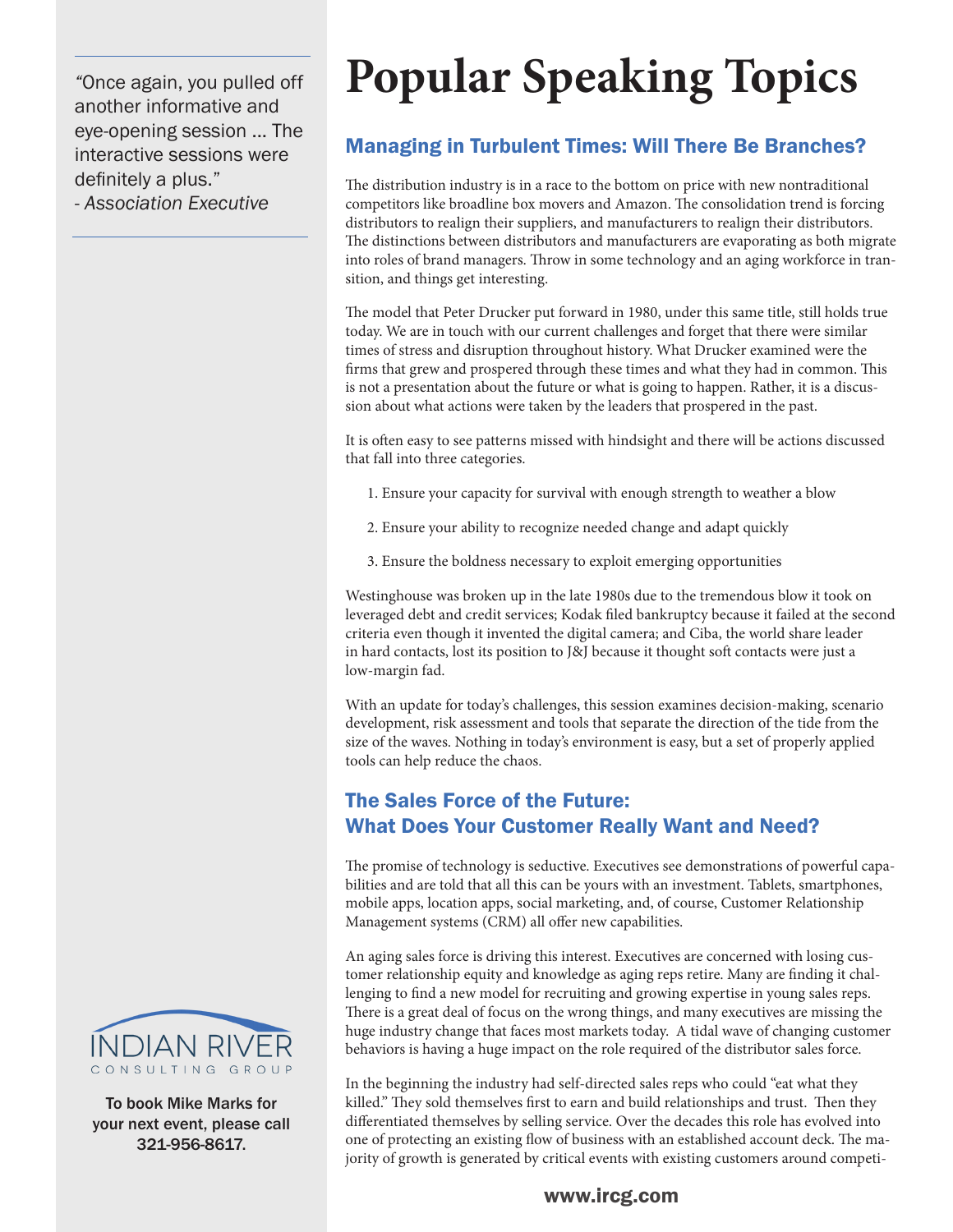"Your presentation received rave reviews." *- Association Executive* tor product or supplier failure. This remains a critical role but has morphed at a tactical level to align with changing customer expectations. Many of these changes have yet to be recognized by executive management.

More significant perhaps is the fact that the field sales generalist role has shown growth in productivity improvements three to five times faster than GDP growth. While technology companies take much of the credit it really has more to do with role specialization. Today's generalist is supported by versions of a project management office, including inside sales technical specialists and quotation departments.

This session starts with the customer and what they really want. Mike will share real world industry-specific examples around how sales reps have responded effectively to the changes, sometimes in spite of their own management.

He will share a role specialization map that participants can use to improve sales productivity, lower selling costs and increase customer switching costs. His presentation will be practical, providing distributors with actionable solutions.

### Consolidation in Wholesale Distribution: What is the Best Size to Be or Not to Be?

Consolidation means to make something stronger. In an industry, it is measured by concentration. Typically in most wholesale distribution industries, this is the share of industry revenues by the 10 largest distributors. As this percentage increases it produces many structural and competitive changes. While this is a favored topic of conversation it often misses the fact that it is really the aggregate effect of many buyers and sellers of businesses that create these large-scale changes.

Acquisitions in distribution have gone mainstream. Mike teaches a full-day class on this subject at Purdue's University of Innovative Distribution (UID). It is now widely understood as a viable and effective tool for both revenue growth and growth in shareholder value. While this activity continues to increase, it does raise a few intriguing questions.

- Why have some of the really large rollups failed or ended up spinning off previous acquisitions?
- When looking at industry PAR reports, why has there never been a clear relationship between larger size and higher profit?
- As this continues, will each distribution channel end up with only a handful of large firms that are "too big to fail?"

If the only tool that you have is a hammer, then everything looks like a nail. Acquisitions are an important tool in a large toolbox, but they are not the only tool.

The reality is that scale produces disadvantages, as well. This session provides senior executives with a model to help understand how these market forces affect the competitive environment. At a practical level there is a question around how hard do you need to work for your money. It is always harder for small firms that have limited resources and limited opportunities. It is also hard, or at least frustrating, to be large and find out how hard it is to change anything that challenges the corporate immune system.

Participants will be able to use this model to evaluate their own competitive situation with respect to aligning market forces like customer and supplier market power, competitive intensity and barriers to entry for new competitors or new products. With this understanding, informed choices can be made in both organizational structure, investment priorities and finding the right balance between centralized and decentralized control systems.



To book Mike Marks for your next event, please call 321-956-8617.